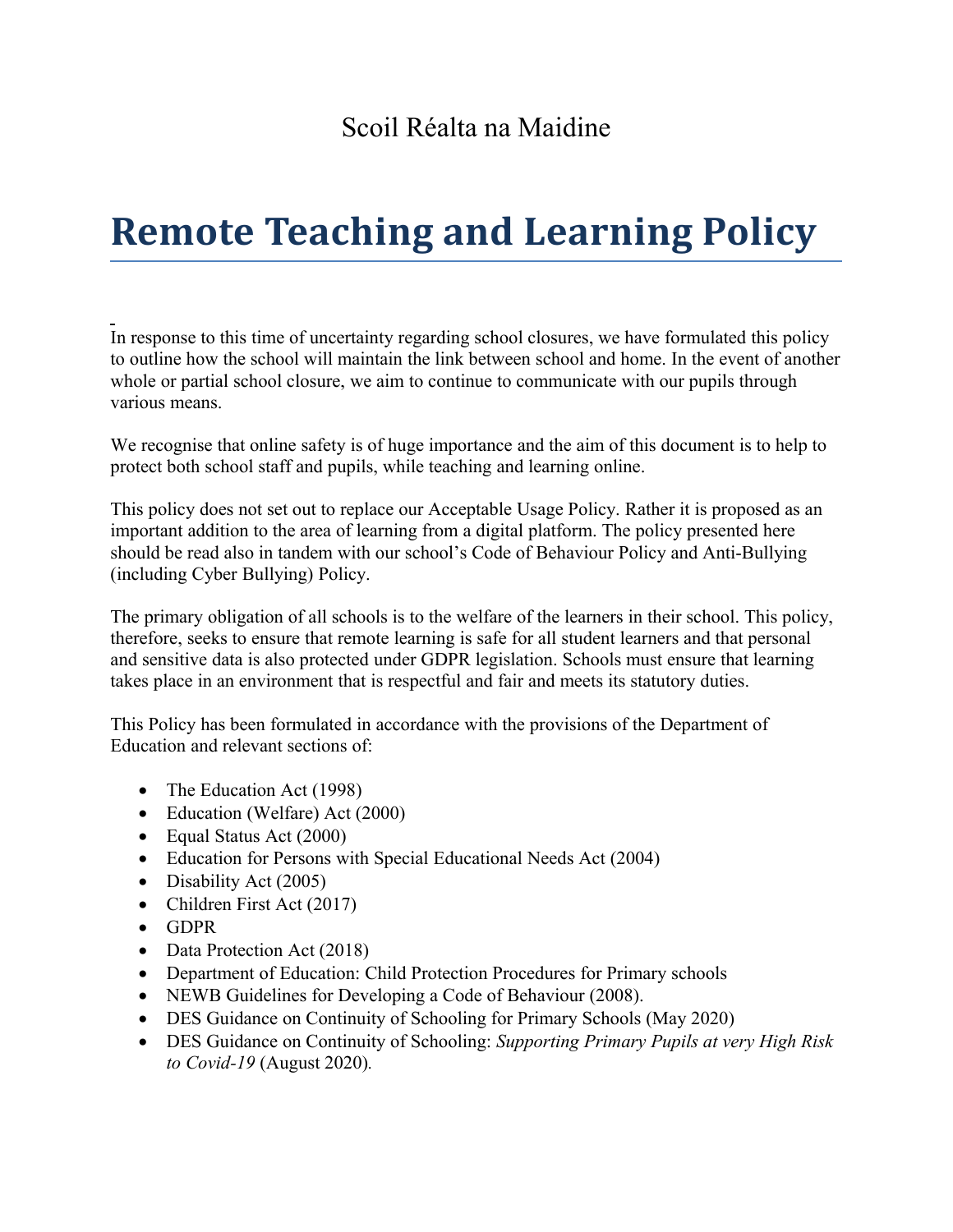This is a working document. As we continue to explore options available to support distance learning, the document will be updated accordingly.

## **Context**

Teaching and Learning is always evolving, especially, as we move deeper into the 21st century. Developments in IT provide us all with great opportunities as learners and teachers. Never before has there been greater scope to learn using technology and it continues to change the learning relationship between teachers and students. Advances in technology mean that assignments can be delivered remotely and that greater access to information on the internet affords the opportunities for real learning to take place under the watchful and professional guidance of the teacher. However, whether a child is being directed remotely or via a traditional classroom environment, it is very important that all partners are aware that once a learning exchange takes place between a student and teacher, whether at home or school, the same statutory rules apply i.e. the school's Code of Positive Behaviour and all of the school's policies apply.

We recognise that online collaboration is essential for distance learning and that families are in favour of increased opportunities to maintain the connection between school and home. Scoil Réalta na Maidine uses a variety of child friendly, online tools, which assist in providing more effective teaching and learning, while also enabling greater communication between staff, families and students.

## **Guidelines for good Online Communication in Scoil Réalta na Maidine**

- 1. Under no circumstances should pictures or recordings be taken of video calls.
- 2. Staff, families and students are expected to behave in an appropriate, safe, respectful and kind manner online.
- 3. It is the duty of parents/guardians to supervise children while they are working online and to ensure that any content submitted to their teacher is appropriate.
- 4. Staff members will communicate with pupils and their families through an established app, Seesaw, email and Google Meet.
- 5. Any electronic forms of communication will be for educational purposes and to allow for communication with families.
- 6. Students and staff will communicate using tools which have been approved by the school and of which parents have been notified, Seesaw, Google Meet.
- 7. Parental permission will be acquired before setting up a profile for a pupil on a communication forum.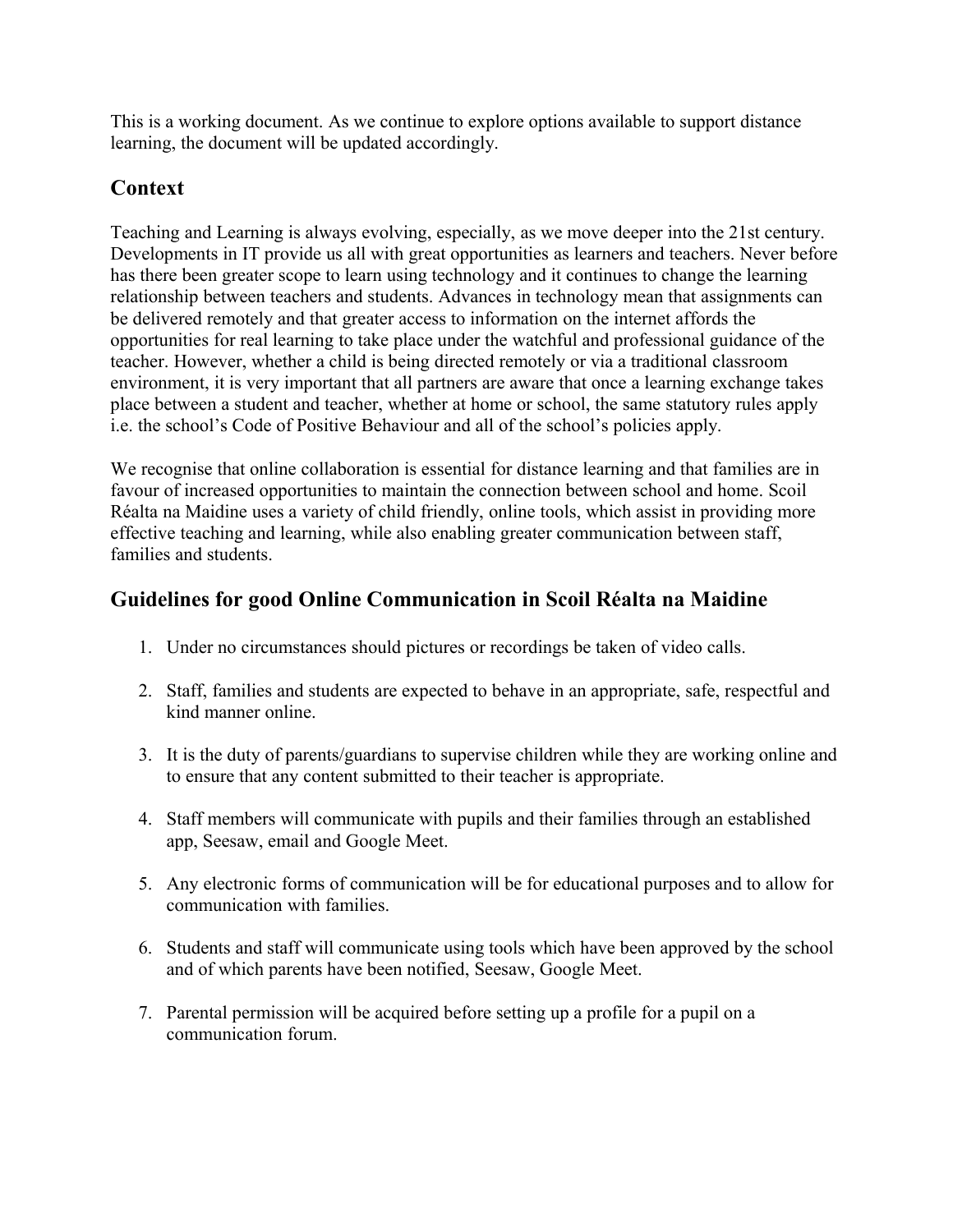- 8. For video calls, parental permission is implied, as the link to a video call will be communicated via the parents/guardians email address. Essentially, by virtue of the pupil logging on to the call, permission is assumed.
- 9. For security reasons, passwords will be provided to families, where applicable.
- 10. Scoil Réalta na Maidine cannot accept responsibility for the security of online platforms, in the event that they are compromised.

At Scoil Réalta na Maidine we will use Seesaw for communicating and connecting with families/pupils. Our 'Remote Teaching and Learning Plan' will include a combination of assigned work, pre-recorded lessons (Seesaw) and live sessions (Google Meet).

#### **Email**

Each teacher will be assigned a class e-mail address through which he/she will communicate with parents/guardians and vice-versa. All queries should be sent to the class teacher via email, not Seesaw. Parental queries will be addressed during school hours only and should relate strictly to your child's teaching and learning.

#### **Seesaw**

*Seesaw Class App* is for our pupils to connect to their folder and they then have the option of uploading items to their folder for their teacher to see. This app is used in all classes. Parental consent is required prior to using this app. Each child will be assigned an individual access code. Unfortunately, single family log in is not facilitated on Seesaw. Some lessons will be prerecorded and uploaded via Seesaw.

#### **Video Conferencing Platform / Google Meet**

Google Meet is a video-conferencing platform which will enable teachers, staff and pupils to connect via a live link. Teachers will connect when appropriate with pupils using pre-arranged Google Meetings.

## **Rules for Pupils using Online Communication Methods**

For submitting learning:

- 1. Submit work and pictures that are appropriate have an adult take a look at your work before you send it.
- 2. Use kind and friendly words.

For video calls:

- 1. Remember to ensure you join each Google Meeting using your family name.
- 2. Pictures or recordings of the video call are not allowed.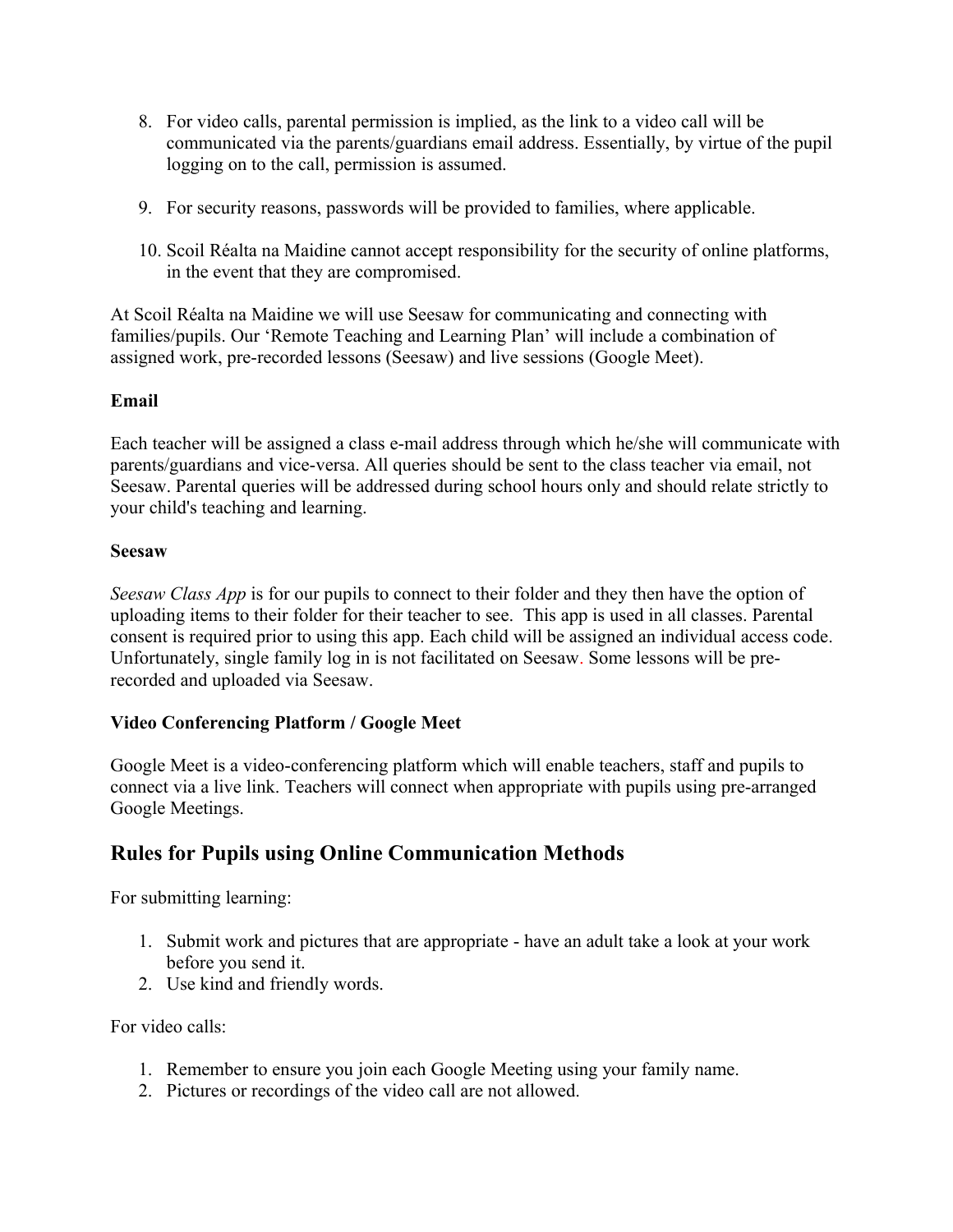- 3. Remember our school rules they are still in place, even online.
- 4. Set up your device in a quiet space, with no distractions in the background.
- 5. Join the video with your microphone muted.
- 6. Raise your hand before speaking, just like you would do in class.
- 7. If you have the chance to talk, speak in your normal voice, using kind and friendly words.
- 8. Show respect by listening to others while they are speaking.
- 9. Ensure that you are dressed appropriately for the video call.
- 10. Be on time set a reminder if it helps.
- 11. Enjoy! Don't forget to wave hello to everyone when you join!

## **Guidelines for Parents and Guardians**

For learning:

- 1. It is the responsibility of parents and guardians to ensure that pupils are supervised while they work online.
- 2. Check over the work which pupils send to their teacher, ensuring it is appropriate.
- 3. Continue to revise online safety measures with pupils.

For video calls:

- 1. Under no circumstances should pictures or recordings be taken of video calls.
- 2. Ensure that the school has the correct email address for inviting you to join apps and meetings.
- 3. The main purpose of a video call is to engage in online learning activities while maintaining a social connection between the school staff and pupils. Encourage pupils to listen and enjoy the experience.
- 4. Be aware that when participating in group video calls, you can be seen and heard unless you are muted or have disabled your camera.
- 5. You will automatically enter a waiting room when the code for a Google call has been entered. Please note that school staff will only accept users into video call if you can be identified by the display name on your zoom account. (i.e. Family Name)
- 6. Please ensure that your child is on time for a scheduled video, or they may be locked out. Please request to join the Google call approximately five minutes before the scheduled start time. This will give school staff time to verify your email address.
- 7. Make sure to familiarise your child with the software in advance. For video in particular, show them how to mute/unmute and turn the camera on/off.
- 8. Participants in the call should be dressed appropriately.
- 9. An appropriate background/room should be chosen for the video call.

It is important to note that any breach of the above guidelines will result in a discontinuation of this method of communication. A breach may also result in a person being immediately removed from a meeting or a meeting being immediately terminated.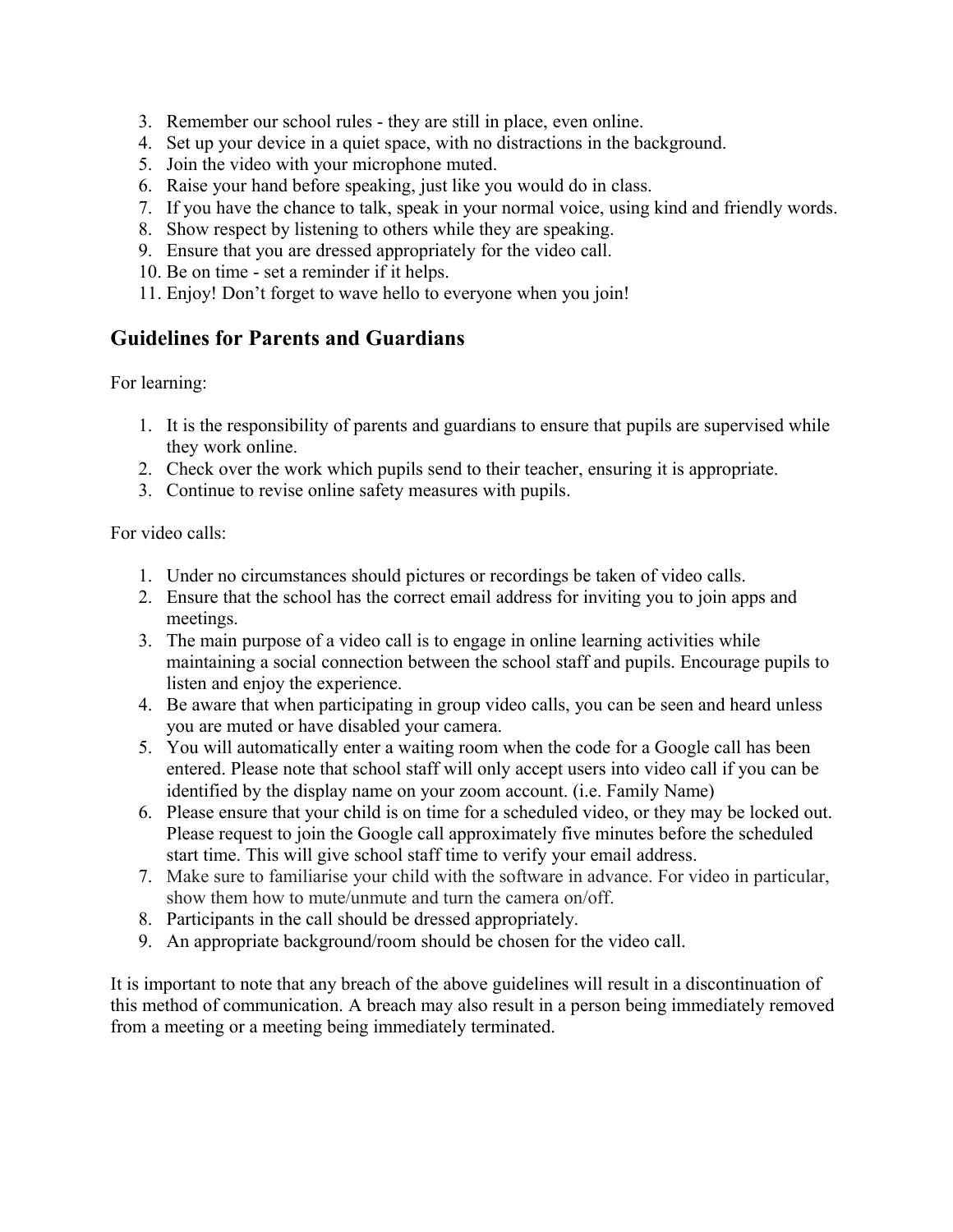## **Remote Teaching and Learning Protocols for Students**

- Check assigned work each week
- Communication may only take place during normal school hours
- The normal school calendar will apply
- The following school policies apply to remote teaching and learning:
	- Code of Behaviour
	- Anti- Bullying Policy
	- Acceptable Use Policy
- Teaching and Learning best practice will continue to apply, with students expected to present all assignments to the best of their ability and on time, where possible in this evolving and unprecedented situation
	- In so far as possible, provision for SEN students will be made when using Remote Learning methodologies
	- In so far as possible, provision for students at very high-risk to Covid-19 will be made when using Remote Learning methodologies

## **Remote Teaching and Learning Protocols for Parents**

- We ask parents/guardians to ensure protocols for students are adhered to
- Check-in on their child's school work on a daily basis and talk to their child about the work being assigned
- The health and wellbeing of all is paramount. Circumstances may change for any of us unexpectedly, teachers or parents, so please keep schooling in perspective and do not allow anything school related to impinge on your child negatively. You are the primary educator of your child and you make those calls. We encourage a little work every week day for routine. We provide work and guidance and ask parents and pupils to do their best and that is all.

## **Remote Teaching and Learning Protocols for Teachers/SNA's**

- Check uploaded work each week
- Communication may only take place during normal school hours
- The normal school calendar will apply
- The following school policies apply to remote teaching and learning:
	- Child Protection Policy
	- Data Protection Policy
- Teaching and Learning best practice will continue to apply with students expected to present all assignments to the best of their ability and on time, where possible.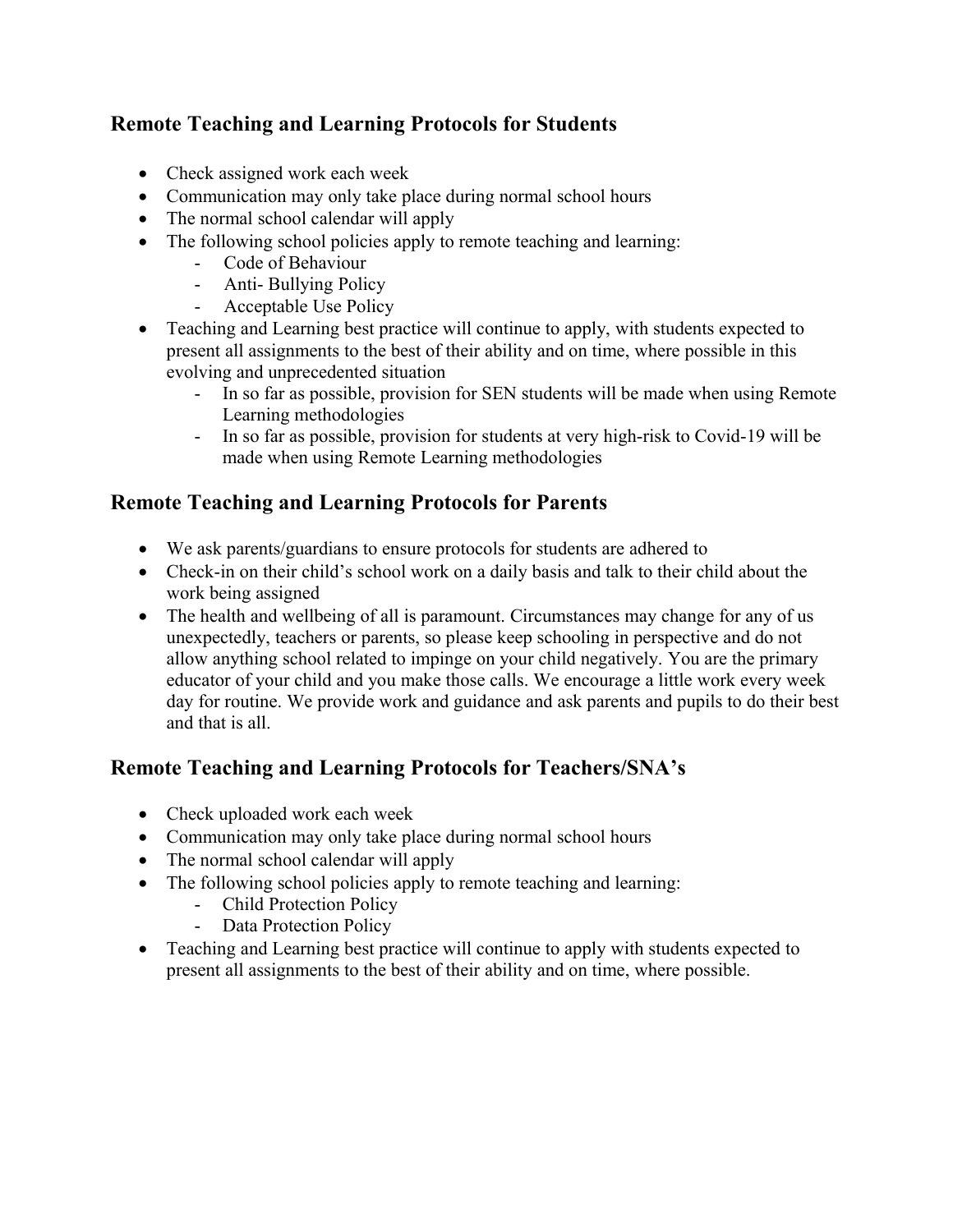## **Remote Teaching and Learning Provision specifically for the following Covid-19 related scenarios**

## **A. Provision for children who are at very high risk to Covid-19**

The school will engage directly with relevant parents, regarding remote educational provision for children who are deemed to be at **very high risk** to Covid-19 (see HSE Guidelines) where medical certification has been provided to the school.

#### **B. In the case of all other children who are instructed to self-isolate by their GP or HSE Public Health, educational provision will be provided as follows:**

1. Children who are awaiting Covid-19 test results for themselves or a family member and have been instructed by their GP to isolate at home for a few days. These pupils will be supported to catch up on their learning on their return to school

2. Children isolating at home on instruction from their GP due to a confirmed case within their own family/close contact outside of school (14-day isolation period). Teacher will link in with the pupil via See-Saw (not video conferencing). Pupils will be supported to catch up on their learning on their return to school.

3. School POD instructed by HSE Pubic Health to self-isolate. Teacher will link in with the pupils via See-Saw (not video conferencing). Pupils will be supported to catch up on their learning on their return to school.

4. School bubble (whole class) instructed by HSE Public Health to self-isolate (14 day isolation period). Teacher will engage with the bubble daily on Seesaw and where appropriate on video conferencing (Google Meet)

5. Whole school closure as instructed by HSE Public Health (duration of closure will be advised by Public Health) Teachers will engage with pupils, using a blended approach of pre-recorded lessons, Seesaw and video conferencing (Google Meet).

## **C. Pupils remaining at home without instruction from HSE or their GP**

Children who do not attend school because Covid-19 is present in the community, but have not been instructed to do so by either HSE or their GP, will be supported to catch up on their learning on their return to school.

#### **Please note that the current situation is quite fluid and these circumstances may vary throughout the year.**